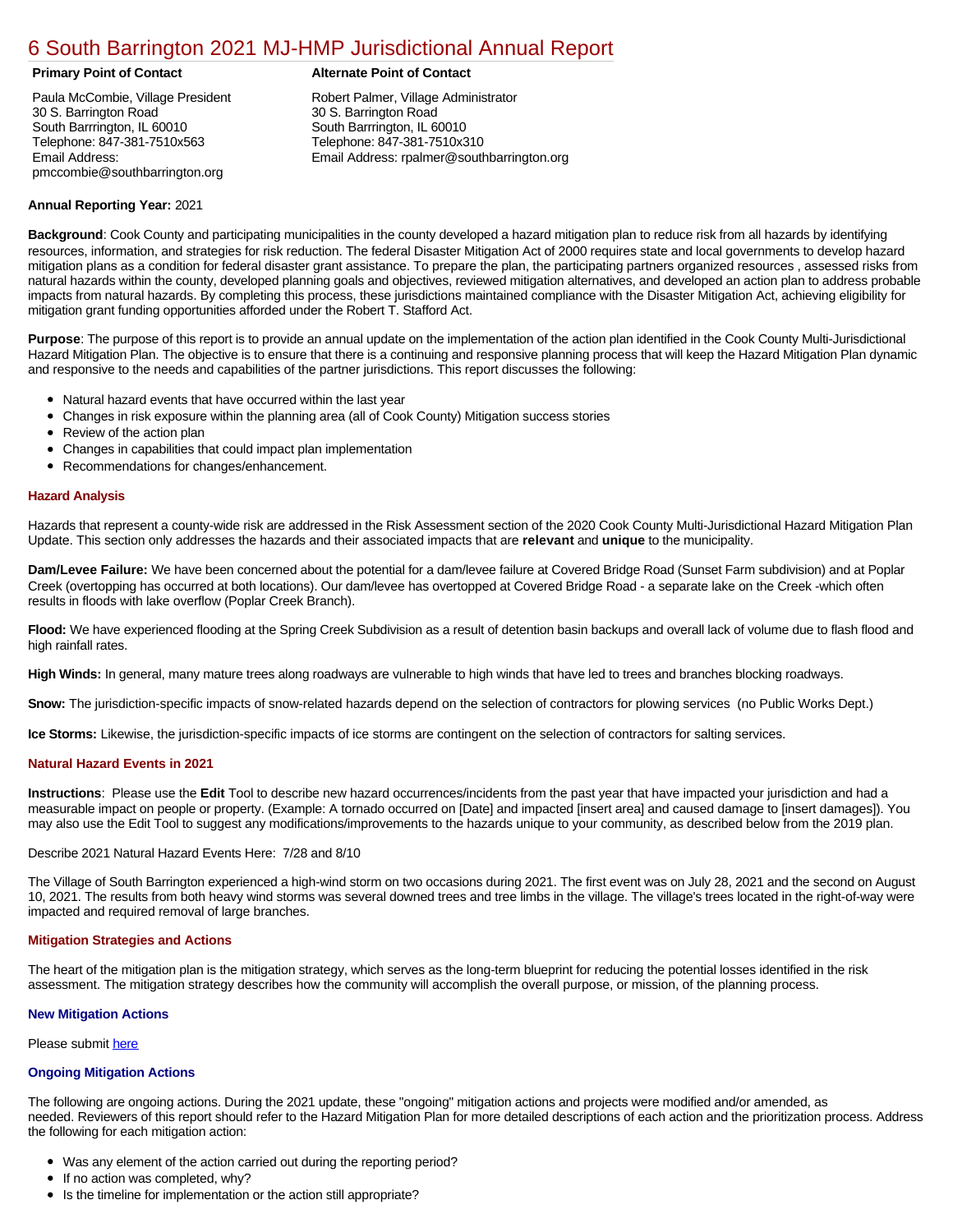| <b>TABLE: HAZARD MITIGATION ACTION PLAN MATRIX</b>                                                                                                                                                                      |             |                                                              |                                                                                                                                                                                                                                          |                          |                                   |                          |                                                     |                                                            |
|-------------------------------------------------------------------------------------------------------------------------------------------------------------------------------------------------------------------------|-------------|--------------------------------------------------------------|------------------------------------------------------------------------------------------------------------------------------------------------------------------------------------------------------------------------------------------|--------------------------|-----------------------------------|--------------------------|-----------------------------------------------------|------------------------------------------------------------|
| <b>Completion status legend:</b><br>$N = New$<br>$O =$ Action Ongoing toward Completion<br>$R =$ Want Removed from Annex<br>$C = Project Completed$<br>$X = No$ Action Taken                                            |             |                                                              |                                                                                                                                                                                                                                          |                          |                                   |                          |                                                     |                                                            |
| 2021 Status                                                                                                                                                                                                             | 2020 Status | 2019 Status                                                  | <b>Hazards Mitigated</b>                                                                                                                                                                                                                 | <b>Objectives</b><br>Met | Lead<br>Agencies                  | <b>Estimated</b><br>Cost | Sources of<br><b>Funding</b>                        | <b>Timeline/Projected</b><br><b>Completion Date</b><br>(a) |
|                                                                                                                                                                                                                         |             |                                                              | Action S5.1—Establishment of an Emergency Operations Center at the South Barrington Village Hall.                                                                                                                                        |                          |                                   |                          |                                                     |                                                            |
| <b>Status Description:</b>                                                                                                                                                                                              |             |                                                              |                                                                                                                                                                                                                                          |                          |                                   |                          |                                                     |                                                            |
| situation.                                                                                                                                                                                                              |             |                                                              | 2021: Emergency Operations Center is an established location at the South Barrington Village Hall. Facility will be utilized in an emergency                                                                                             |                          |                                   |                          |                                                     |                                                            |
| $\circ$                                                                                                                                                                                                                 |             | Completed<br>and Ongoing                                     | All                                                                                                                                                                                                                                      | 1, 5                     | Village of<br>South<br>Barrington | \$5,000; Low             | Donations and<br>General Fund<br>Revenue<br>Sources | Completed and<br>Ongoing                                   |
| Action S5.2-Continuation of the Code Red Emergency Notification System. The Village continues to utilize the Code Red System to notify residents of<br>emergency events.                                                |             |                                                              |                                                                                                                                                                                                                                          |                          |                                   |                          |                                                     |                                                            |
| <b>Status Description:</b>                                                                                                                                                                                              |             |                                                              |                                                                                                                                                                                                                                          |                          |                                   |                          |                                                     |                                                            |
| 2021: The Code Red Emergency Notification System is being utilized by the Village to notify residents of community threats and in the event of a<br>natural disaster. Ongoing.                                          |             |                                                              |                                                                                                                                                                                                                                          |                          |                                   |                          |                                                     |                                                            |
| $\circ$                                                                                                                                                                                                                 |             | Ongoing                                                      | All                                                                                                                                                                                                                                      | 1, 5, 6                  | Village of<br>South<br>Barrington | \$3,600; Low             | <b>General Fund</b><br>Revenue<br>Sources           | Ongoing                                                    |
|                                                                                                                                                                                                                         |             |                                                              | Action S5.3-Explore Implementation of an Outdoor Emergency Siren Warning System.                                                                                                                                                         |                          |                                   |                          |                                                     |                                                            |
| <b>Status Description:</b>                                                                                                                                                                                              |             |                                                              |                                                                                                                                                                                                                                          |                          |                                   |                          |                                                     |                                                            |
|                                                                                                                                                                                                                         |             | 2021: Item is still in discussion as a future consideration. |                                                                                                                                                                                                                                          |                          |                                   |                          |                                                     |                                                            |
| X                                                                                                                                                                                                                       |             | <b>Ongoing Study</b>                                         | All                                                                                                                                                                                                                                      | 1, 5                     | Village of<br>South<br>Barrington | \$100,000;<br>High       | <b>General Fund</b><br>Revenue<br>Sources           | Long-term                                                  |
|                                                                                                                                                                                                                         |             |                                                              | Action S5.4—Continuation of the Annual Drainage Improvement Program in conjunction with the Annual Road Improvement Program. This program<br>evaluates existing and potential flooding areas throughout the Village to improve drainage. |                          |                                   |                          |                                                     |                                                            |
| <b>Status Description:</b>                                                                                                                                                                                              |             |                                                              |                                                                                                                                                                                                                                          |                          |                                   |                          |                                                     |                                                            |
| situations.                                                                                                                                                                                                             |             |                                                              | 2021: Continuing to evaluate road and ditch conditions along with culvert maintenance to be pro-active in addressing potential flooding                                                                                                  |                          |                                   |                          |                                                     |                                                            |
| In addition the Building Officer has catalogued all storm water structures noting necessary repairs.                                                                                                                    |             |                                                              |                                                                                                                                                                                                                                          |                          |                                   |                          |                                                     |                                                            |
|                                                                                                                                                                                                                         |             |                                                              | The Village is working with Cuba Township to make annual incremental repairs to the storm sewer system.                                                                                                                                  |                          |                                   |                          |                                                     |                                                            |
| $\circ$                                                                                                                                                                                                                 |             | Ongoing                                                      | Flood, Severe<br>Weather, Dam<br>Failure                                                                                                                                                                                                 | 1, 2, 9                  | Village of<br>South<br>Barrington | \$50,000; Low            | <b>General Fund</b><br>Revenue<br>Sources           | Ongoing                                                    |
| Action S5.5—Where appropriate, support retrofitting, purchase, or relocation of structures in hazard-prone areas to prevent future structure damage. Give<br>priority to properties with exposure to repetitive losses. |             |                                                              |                                                                                                                                                                                                                                          |                          |                                   |                          |                                                     |                                                            |
| <b>Status Description:</b>                                                                                                                                                                                              |             |                                                              |                                                                                                                                                                                                                                          |                          |                                   |                          |                                                     |                                                            |
| 2021: Under consideration by the Village, however there are few if any properties meeting this type of identification.                                                                                                  |             |                                                              |                                                                                                                                                                                                                                          |                          |                                   |                          |                                                     |                                                            |
| X                                                                                                                                                                                                                       |             | Ongoing<br>Evaluation                                        | All                                                                                                                                                                                                                                      | 7, 13                    | Village                           | <b>Unknown</b>           | <b>FEMA Hazard</b><br>Mitigation<br>Grants          | Long-term<br>(depending on<br>funding)                     |
| Action S5.6—Continue to support the countywide actions identified in this plan.                                                                                                                                         |             |                                                              |                                                                                                                                                                                                                                          |                          |                                   |                          |                                                     |                                                            |
| <b>Status Description:</b>                                                                                                                                                                                              |             |                                                              |                                                                                                                                                                                                                                          |                          |                                   |                          |                                                     |                                                            |
| 2021: Support for countywide actions is ongoing.                                                                                                                                                                        |             |                                                              |                                                                                                                                                                                                                                          |                          |                                   |                          |                                                     |                                                            |
| O                                                                                                                                                                                                                       |             | Ongoing                                                      | All                                                                                                                                                                                                                                      | All                      | Village                           | Low                      | General Fund                                        | Short- and long-term                                       |
| Action S5.7—Actively participate in the plan maintenance strategy identified in this plan.                                                                                                                              |             |                                                              |                                                                                                                                                                                                                                          |                          |                                   |                          |                                                     |                                                            |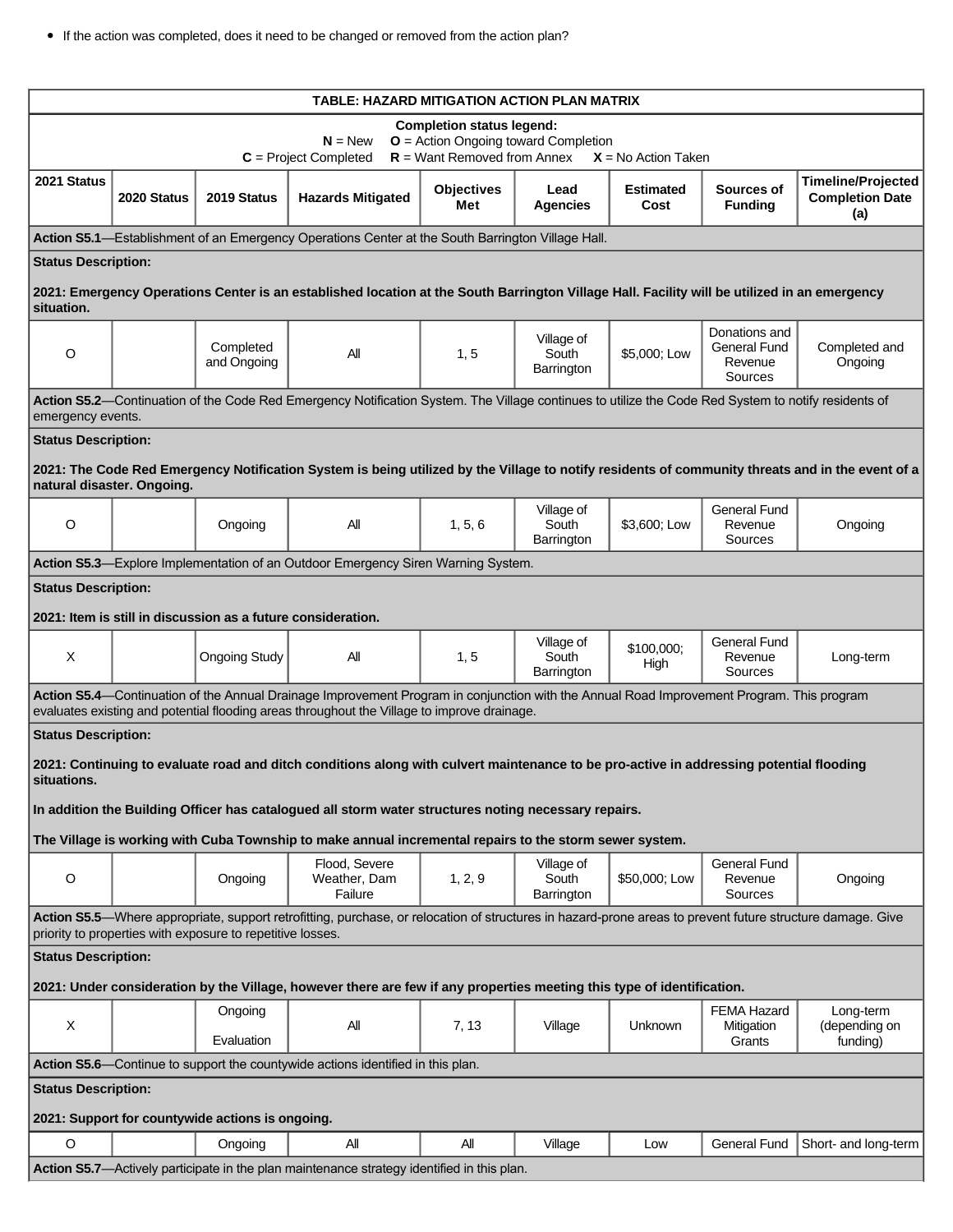| <b>Status Description:</b>                                                                                                                                                                                                                                                                                                                                                                               |                                                                                                                                                                                        |         |                                                                                                                                    |                                 |                                   |                    |                                                                    |                           |  |
|----------------------------------------------------------------------------------------------------------------------------------------------------------------------------------------------------------------------------------------------------------------------------------------------------------------------------------------------------------------------------------------------------------|----------------------------------------------------------------------------------------------------------------------------------------------------------------------------------------|---------|------------------------------------------------------------------------------------------------------------------------------------|---------------------------------|-----------------------------------|--------------------|--------------------------------------------------------------------|---------------------------|--|
| 2021: Continuing active participation in plan maintenance strategy.                                                                                                                                                                                                                                                                                                                                      |                                                                                                                                                                                        |         |                                                                                                                                    |                                 |                                   |                    |                                                                    |                           |  |
| O                                                                                                                                                                                                                                                                                                                                                                                                        |                                                                                                                                                                                        | Ongoing | All                                                                                                                                | 3, 4, 6                         | DHSEM,<br>Village                 | Low                | <b>General Fund</b>                                                | Short-term                |  |
|                                                                                                                                                                                                                                                                                                                                                                                                          | Action S5.8—Consider participation in incentive-based programs such as the Community Rating System (FEMA Floodplain Program), Tree City, and<br>StormReady (National Weather Service). |         |                                                                                                                                    |                                 |                                   |                    |                                                                    |                           |  |
| <b>Status Description:</b>                                                                                                                                                                                                                                                                                                                                                                               |                                                                                                                                                                                        |         |                                                                                                                                    |                                 |                                   |                    |                                                                    |                           |  |
|                                                                                                                                                                                                                                                                                                                                                                                                          |                                                                                                                                                                                        |         | 2021: Tree City recognition has been achieved beginning in 2019.                                                                   |                                 |                                   |                    |                                                                    |                           |  |
| O                                                                                                                                                                                                                                                                                                                                                                                                        |                                                                                                                                                                                        | Ongoing | All                                                                                                                                | 3, 4, 5, 6, 7, 9,<br>10, 11, 13 | Village                           | Low                | <b>General Fund</b>                                                | Long-term                 |  |
| Action S5.9-Maintain good standing under the National Flood Insurance Program by implementing programs that meet or exceed the minimum NFIP<br>requirements. Such programs include enforcing an adopted flood damage prevention ordinance, participating in floodplain mapping updates, and providing<br>public assistance and information on floodplain requirements and impacts.                       |                                                                                                                                                                                        |         |                                                                                                                                    |                                 |                                   |                    |                                                                    |                           |  |
| <b>Status Description:</b>                                                                                                                                                                                                                                                                                                                                                                               |                                                                                                                                                                                        |         |                                                                                                                                    |                                 |                                   |                    |                                                                    |                           |  |
|                                                                                                                                                                                                                                                                                                                                                                                                          |                                                                                                                                                                                        |         | 2021: Actively participating in the National Flood Insurance Program.                                                              |                                 |                                   |                    |                                                                    |                           |  |
| $\circ$                                                                                                                                                                                                                                                                                                                                                                                                  |                                                                                                                                                                                        | Ongoing | Flooding                                                                                                                           | 4, 6, 9                         | <b>Building</b><br>Department     | Low                | <b>General Fund</b>                                                | Short-term and<br>ongoing |  |
|                                                                                                                                                                                                                                                                                                                                                                                                          |                                                                                                                                                                                        |         | Action S5.10—Where feasible, implement a program to record high water marks following high-water events.                           |                                 |                                   |                    |                                                                    |                           |  |
| <b>Status Description:</b><br>2021: This action would be considered for future implementation. Installation of weather station can also assist with weather data, specifically<br>for rainfall.                                                                                                                                                                                                          |                                                                                                                                                                                        |         |                                                                                                                                    |                                 |                                   |                    |                                                                    |                           |  |
| X                                                                                                                                                                                                                                                                                                                                                                                                        |                                                                                                                                                                                        | Ongoing | Flooding, Severe<br>Weather                                                                                                        | 3, 6, 9                         | Village                           | Medium             | General Fund:<br><b>FEMA Grant</b><br>Funds (Public<br>Assistance) | Long-term                 |  |
|                                                                                                                                                                                                                                                                                                                                                                                                          |                                                                                                                                                                                        |         | Action S5.11-Integrate the hazard mitigation plan into other plans, programs, or resources that dictate land use or redevelopment. |                                 |                                   |                    |                                                                    |                           |  |
| <b>Status Description:</b><br>2021: Integration of the hazard mitigation plan into other plans will be accomplished during routine updates of other plans, programs and/or<br>resources applicably to land use redevelopment.<br>The Village is currently undergoing an update of the Comprehensive Plan with anticipated completion in 2022.                                                            |                                                                                                                                                                                        |         |                                                                                                                                    |                                 |                                   |                    |                                                                    |                           |  |
| O                                                                                                                                                                                                                                                                                                                                                                                                        |                                                                                                                                                                                        | Ongoing | Αll                                                                                                                                | 3, 4, 6, 10, 13                 | Village                           | Low                | <b>General Fund</b>                                                | Short-term                |  |
|                                                                                                                                                                                                                                                                                                                                                                                                          |                                                                                                                                                                                        |         | Action S5.12-Secure Agreements for Back-Up Water Supply                                                                            |                                 |                                   |                    |                                                                    |                           |  |
| <b>Status Description:</b><br>2021: Letters of commitment have been received for emergency bottled water suppliers.<br>Updates for 2021 will be pursued.                                                                                                                                                                                                                                                 |                                                                                                                                                                                        |         |                                                                                                                                    |                                 |                                   |                    |                                                                    |                           |  |
| O                                                                                                                                                                                                                                                                                                                                                                                                        |                                                                                                                                                                                        | Ongoing | All Hazards,<br><b>Widespread Power</b><br>Outage                                                                                  | $\mathbf{1}$                    | Village of<br>South<br>Barrington | \$5,650;<br>Medium | Local Funds                                                        | 2020                      |  |
|                                                                                                                                                                                                                                                                                                                                                                                                          | Action S5.13—Install a Tornado warning system (siren), create mapping and maintain channels, and execute preemptive large tree trimming                                                |         |                                                                                                                                    |                                 |                                   |                    |                                                                    |                           |  |
| <b>Status Description:</b><br>2021: Installing a Tornado warning system (siren) is a future consideration. The Village has mapping capability and is actively maintaining<br>drainage channels. Preemptive large tree trimming has been considered, however the Village practice has been to address immediate tree<br>trimming issues that encroach into roadways or create other hazardous conditions. |                                                                                                                                                                                        |         |                                                                                                                                    |                                 |                                   |                    |                                                                    |                           |  |
| X                                                                                                                                                                                                                                                                                                                                                                                                        |                                                                                                                                                                                        | New     | Dam/Levee Failure,<br>Flood, High Wind,<br>Tornado, Widespread<br>Power Outage                                                     | 5, 13                           | Local                             | \$300,000;<br>High | Grant                                                              | 2021-2024                 |  |
| Action S5.14—Execute and maintain a contract for monthly clearance of storm drain inlets.                                                                                                                                                                                                                                                                                                                |                                                                                                                                                                                        |         |                                                                                                                                    |                                 |                                   |                    |                                                                    |                           |  |
| <b>Status Description:</b><br>2021: The Village is maintaining a contract for clearance of storm drain inlets as needed.                                                                                                                                                                                                                                                                                 |                                                                                                                                                                                        |         |                                                                                                                                    |                                 |                                   |                    |                                                                    |                           |  |
| O                                                                                                                                                                                                                                                                                                                                                                                                        |                                                                                                                                                                                        | Ongoing | Flood, Ice Storms                                                                                                                  | 3, 9                            | Village of<br>South<br>Barrington | \$3,000; Low       | Local Funds                                                        | Ongoing                   |  |